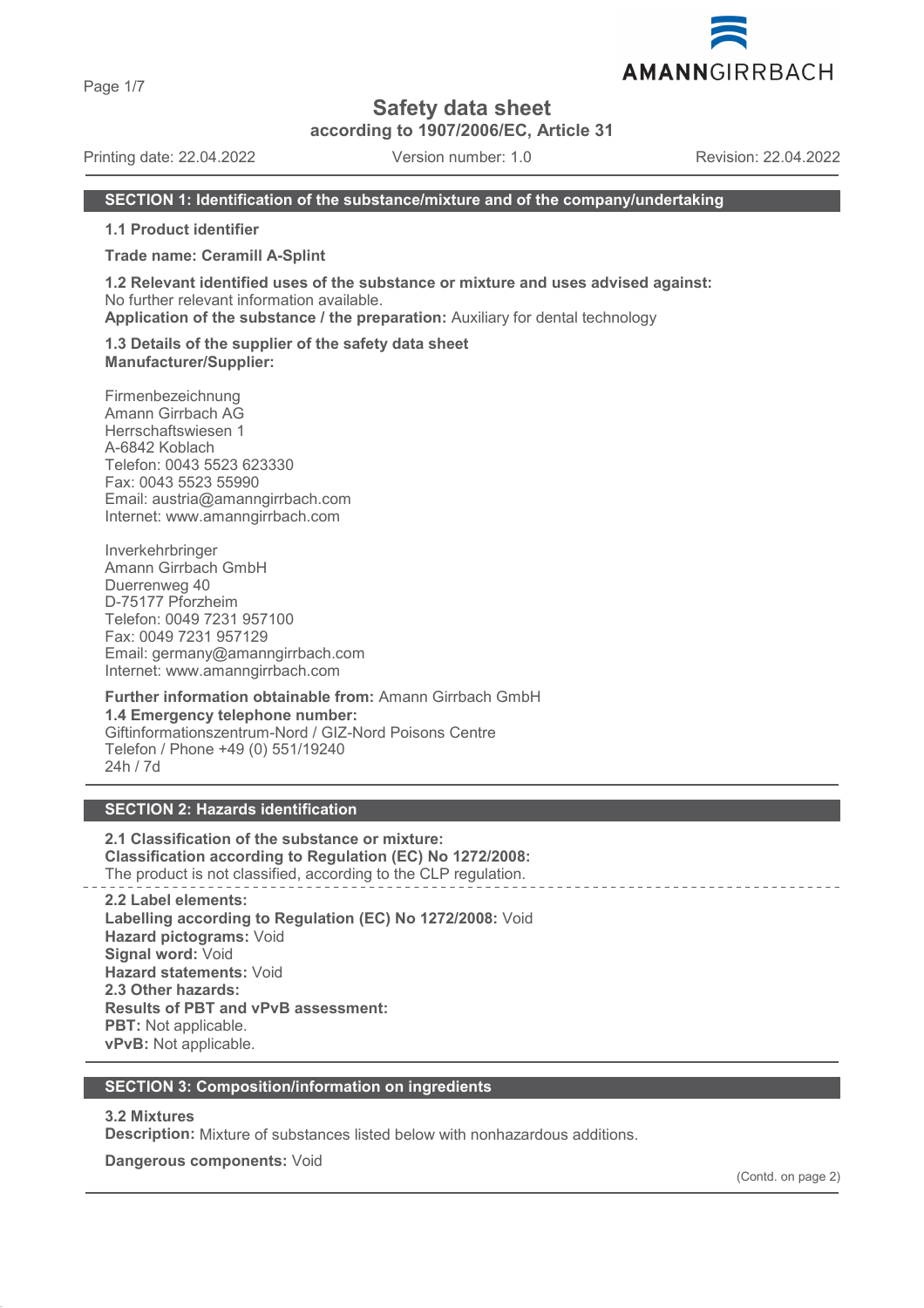

**Safety data sheet**

**according to 1907/2006/EC, Article 31**

Printing date: 22.04.2022 Version number: 1.0 Revision: 22.04.2022

(Contd. of page 1)

**Trade name: Ceramill A-Splint**

**Additional information:** For the wording of the listed hazard phrases refer to section 16.

#### **SECTION 4: First aid measures**

**4.1 Description of first aid measures:**

# **General information:**

Take affected persons out into the fresh air.

Do not leave affected persons unattended.

**After inhalation:** Supply fresh air; consult doctor in case of complaints.

**After skin contact:** Immediately wash with water and soap and rinse thoroughly.

#### **After eye contact:**

Rinse opened eye for several minutes under running water.

Call a doctor immediately.

**After swallowing:** Call a doctor immediately.

**4.2 Most important symptoms and effects, both acute and delayed:**

No further relevant information available.

**4.3 Indication of any immediate medical attention and special treatment needed:**

No further relevant information available.

# **SECTION 5: Firefighting measures**

**5.1 Extinguishing media:**

**Suitable extinguishing agents:** CO2, powder or water spray. Fight larger fires with water spray or alcohol resistant foam. **5.2 Special hazards arising from the substance or mixture:** Formation of toxic gases is possible during heating or in case of fire. **5.3 Advice for firefighters: Protective equipment:** Mouth respiratory protective device. Do not inhale explosion gases or combustion gases. **Additional information:** Collect contaminated fire fighting water separately. It must not enter the sewage system.

#### **SECTION 6: Accidental release measures**

**6.1 Personal precautions, protective equipment and emergency procedures:** Wear protective equipment. Keep unprotected persons away.

Ensure adequate ventilation.

Avoid formation of dust.

Use respiratory protective device against the effects of fumes/dust/aerosol.

**6.2 Environmental precautions:** Do not allow product to reach sewage system or any water course.

**6.3 Methods and material for containment and cleaning up:**

Pick up mechanically.

Ensure adequate ventilation.

**6.4 Reference to other sections:**

See Section 7 for information on safe handling.

See Section 8 for information on personal protection equipment.

See Section 13 for disposal information.

# **SECTION 7: Handling and storage**

### **7.1 Precautions for safe handling:**

Open and handle receptacle with care. Ensure good ventilation/exhaustion at the workplace. Prevent formation of dust.

Page 2/7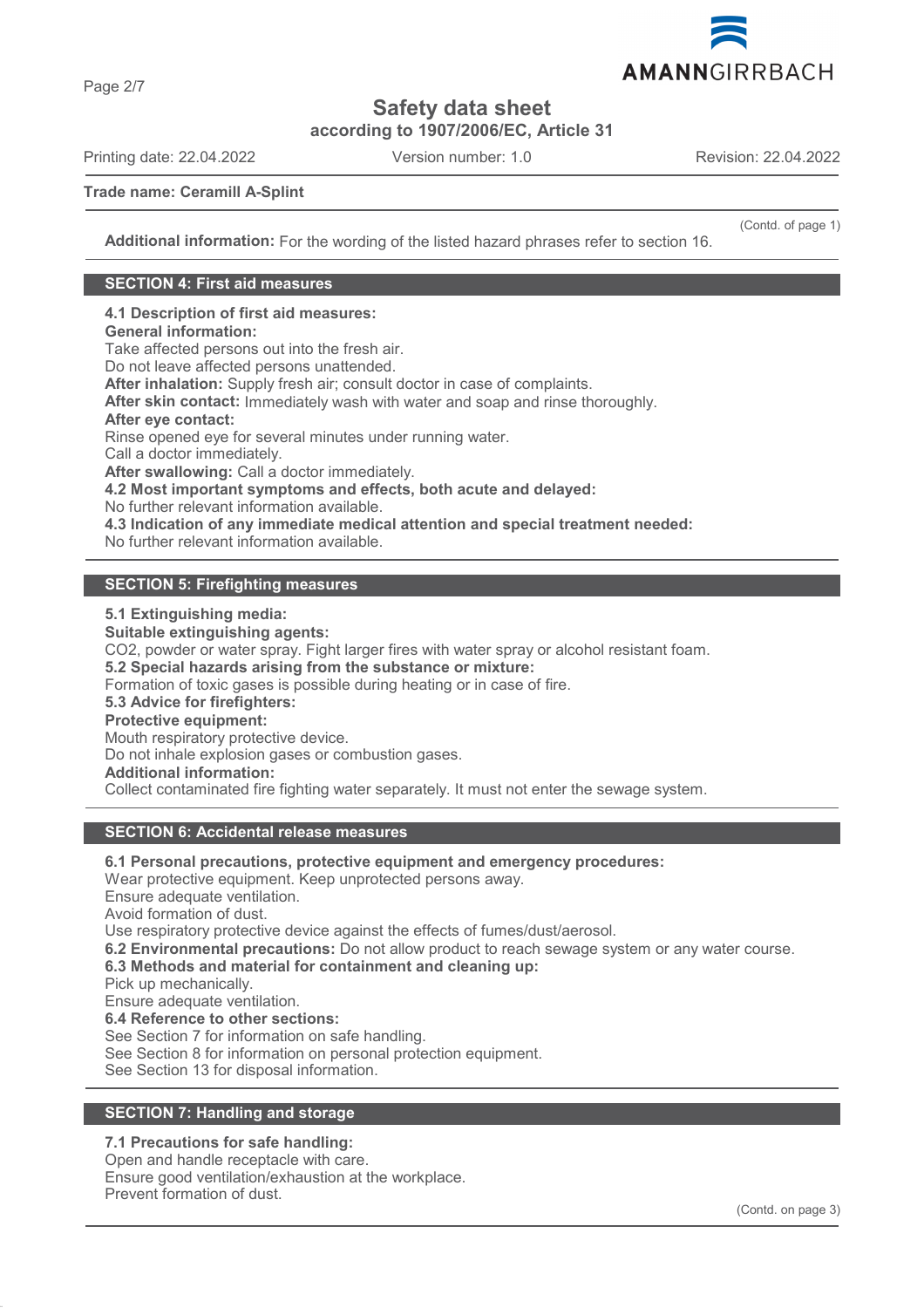Page 3/7

**Safety data sheet**

**according to 1907/2006/EC, Article 31**

Printing date: 22.04.2022 Version number: 1.0 Revision: 22.04.2022

(Contd. of page 2)

**Trade name: Ceramill A-Splint**

Provide suction extractors if dust is formed.

**Information about fire - and explosion protection:** Keep ignition sources away - Do not smoke.

**7.2 Conditions for safe storage, including any incompatibilities: Storage:**

**Requirements to be met by storerooms and receptacles:** Store only in the original receptacle. **Information about storage in one common storage facility:** Store away from foodstuffs. **Further information about storage conditions:** Keep container tightly sealed.

**7.3 Specific end use(s):** No further relevant information available.

#### **SECTION 8: Exposure controls/personal protection**

#### **8.1 Control parameters:**

**Ingredients with limit values that require monitoring at the workplace:**

The product does not contain any relevant quantities of materials with critical values that have to be monitored at the workplace.

#### **8.2 Exposure controls:**

**Appropriate engineering controls** No further data; see item 7.

#### **Individual protection measures, such as personal protective equipment General protective and hygienic measures:**

The usual precautionary measures are to be adhered to when handling chemicals.

Wash hands before breaks and at the end of work.

Keep away from foodstuffs, beverages and feed.

Do not inhale dust / smoke / mist.

Avoid contact with the eyes and skin.

#### **Respiratory protection:**

Use suitable respiratory protective device in case of insufficient ventilation.

Short term filter device:

Filter P1

**Hand protection** Protective gloves

# **Material of gloves:**

Nitrile rubber, NBR

The selection of the suitable gloves does not only depend on the material, but also on further marks of quality and varies from manufacturer to manufacturer.

#### **Penetration time of glove material:**

The exact break through time has to be found out by the manufacturer of the protective gloves and has to be observed.

**Eye/face protection** Tightly sealed goggles

#### **SECTION 9: Physical and chemical properties**

| 9.1 Information on basic physical and chemical properties: |                                    |
|------------------------------------------------------------|------------------------------------|
| <b>General Information:</b>                                |                                    |
| Colour:                                                    | According to product specification |
| Odour:                                                     | <b>Odourless</b>                   |
| <b>Odour threshold:</b>                                    | Not determined.                    |
| <b>Melting point/freezing point:</b>                       | Undetermined.                      |
| Boiling point or initial boiling point and boiling         |                                    |
| range                                                      | Undetermined.                      |
| <b>Flammability</b>                                        | Not applicable.                    |
| Lower and upper explosion limit                            |                                    |
| Lower:                                                     | Not determined.                    |
| Upper:                                                     | Not determined.                    |
| Flash point:                                               | Not applicable.                    |
| Auto-ignition temperature:                                 | Product is not selfigniting.       |
|                                                            |                                    |

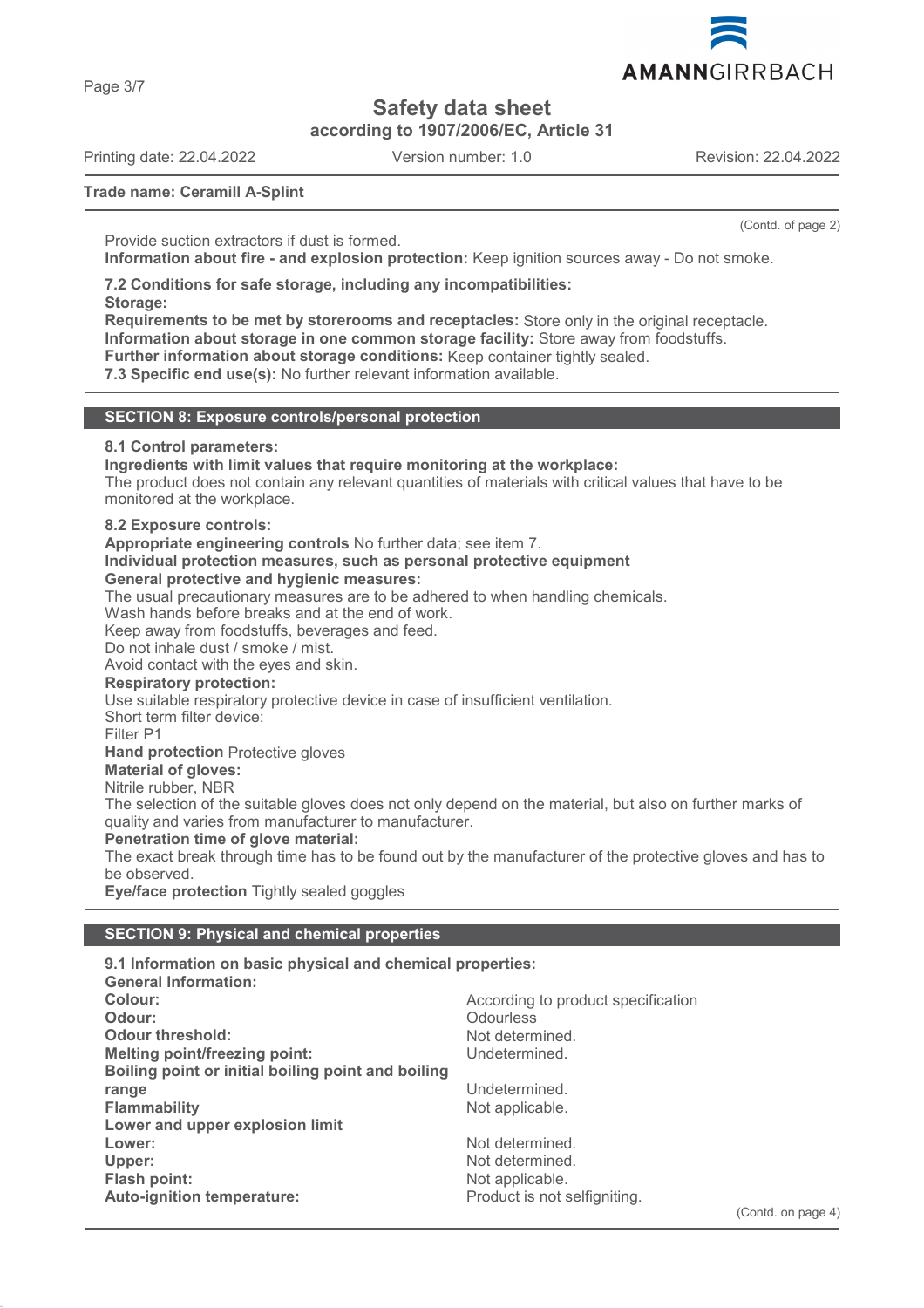Page 4/7

# **Safety data sheet**

**according to 1907/2006/EC, Article 31**

Printing date: 22.04.2022 Version number: 1.0 Revision: 22.04.2022

AMANNGIRRBACH

**Trade name: Ceramill A-Splint**

|                                                             | (Contd. of page 3)                            |
|-------------------------------------------------------------|-----------------------------------------------|
| <b>Decomposition temperature:</b>                           | Not determined.                               |
| pH                                                          | Not applicable.                               |
| <b>Viscosity:</b>                                           |                                               |
| <b>Kinematic viscosity</b>                                  | Not applicable.                               |
| <b>Dynamic:</b>                                             | Not applicable.                               |
| <b>Solubility</b>                                           |                                               |
| water:                                                      | Insoluble.                                    |
| Partition coefficient n-octanol/water (log value)           | Not determined.                               |
| Vapour pressure:                                            | Not determined.                               |
| Density and/or relative density                             |                                               |
| Density at 20 °C:                                           | $1.17$ g/cm <sup>3</sup>                      |
| <b>Relative density:</b><br>Vapour density:                 | Not determined.<br>Not determined.            |
| <b>Particle characteristics</b>                             | See item 3.                                   |
|                                                             |                                               |
| 9.2 Other information:                                      |                                               |
| Appearance:                                                 |                                               |
| Form:                                                       | Solid                                         |
| Important information on protection of health               |                                               |
| and environment, and on safety.                             |                                               |
| <b>Explosive properties:</b><br><b>Change in condition:</b> | Product does not present an explosion hazard. |
| <b>Evaporation rate:</b>                                    | Not applicable.                               |
|                                                             |                                               |
| Information with regard to physical hazard                  |                                               |
| classes                                                     |                                               |
| <b>Explosives</b><br><b>Flammable gases</b>                 | Void<br>Void                                  |
| <b>Aerosols</b>                                             | Void                                          |
| <b>Oxidising gases</b>                                      | Void                                          |
| <b>Gases under pressure</b>                                 | Void                                          |
| <b>Flammable liquids</b>                                    | Void                                          |
| <b>Flammable solids</b>                                     | Void                                          |
| Self-reactive substances and mixtures                       | Void                                          |
| <b>Pyrophoric liquids</b>                                   | Void                                          |
| <b>Pyrophoric solids</b>                                    | Void                                          |
| Self-heating substances and mixtures                        | Void                                          |
| Substances and mixtures, which emit flammable               |                                               |
| gases in contact with water                                 | Void                                          |
| <b>Oxidising liquids</b>                                    | Void                                          |
| <b>Oxidising solids</b>                                     | Void                                          |
| <b>Organic peroxides</b><br><b>Corrosive to metals</b>      | Void<br>Void                                  |
| <b>Desensitised explosives</b>                              | Void                                          |
|                                                             |                                               |

# **SECTION 10: Stability and reactivity**

**10.1 Reactivity:** No further relevant information available.

**10.2 Chemical stability:**

**Thermal decomposition / conditions to be avoided:**

No decomposition if used according to specifications.

**10.3 Possibility of hazardous reactions:** No dangerous reactions known.

**10.4 Conditions to avoid:** No further relevant information available.

**10.5 Incompatible materials:** No further relevant information available.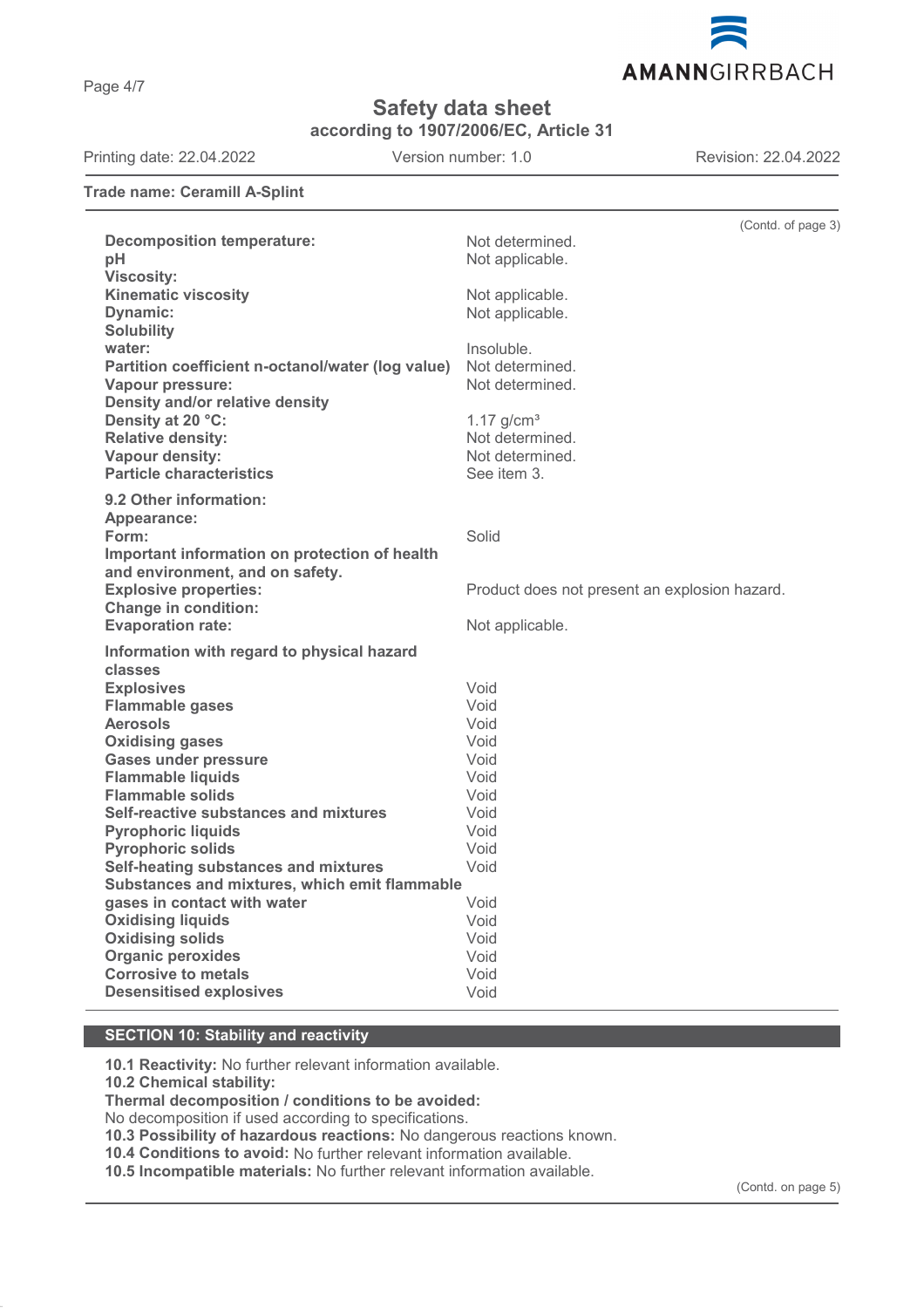

**Safety data sheet**

**according to 1907/2006/EC, Article 31**

Printing date: 22.04.2022 Version number: 1.0 Revision: 22.04.2022

AMANNGIRRBACH

#### **Trade name: Ceramill A-Splint**

(Contd. of page 4)

**10.6 Hazardous decomposition products:** No dangerous decomposition products known.

#### **SECTION 11: Toxicological information**

**11.1 Information on hazard classes as defined in Regulation (EC) No 1272/2008**

**Acute toxicity** Based on available data, the classification criteria are not met.

**Skin corrosion/irritation** Based on available data, the classification criteria are not met.

**Serious eye damage/irritation** Based on available data, the classification criteria are not met.

**Respiratory or skin sensitisation** Based on available data, the classification criteria are not met.

**Germ cell mutagenicity** Based on available data, the classification criteria are not met.

**Carcinogenicity** Based on available data, the classification criteria are not met.

**Reproductive toxicity** Based on available data, the classification criteria are not met.

**STOT-single exposure** Based on available data, the classification criteria are not met.

**STOT-repeated exposure** Based on available data, the classification criteria are not met.

**Aspiration hazard** Based on available data, the classification criteria are not met.

**11.2 Information on other hazards**

**Endocrine disrupting properties** 

None of the ingredients is listed.

### **SECTION 12: Ecological information**

**12.1 Toxicity:**

**Aquatic toxicity:** No further relevant information available.

**12.2 Persistence and degradability:** No further relevant information available.

**12.3 Bioaccumulative potential:** No further relevant information available.

**12.4 Mobility in soil:** No further relevant information available.

**12.5 Results of PBT and vPvB assessment:**

**PBT:** Not applicable.

**vPvB:** Not applicable.

**12.6 Endocrine disrupting properties**

The product does not contain substances with endocrine disrupting properties.

**12.7 Other adverse effects:** No further relevant information available.

**Additional ecological information:**

**General notes:**

Water hazard class 1 (German Regulation) (Self-assessment): slightly hazardous for water Do not allow undiluted product or large quantities of it to reach ground water, water course or sewage system.

# **SECTION 13: Disposal considerations**

# **13.1 Waste treatment methods:**

### **European waste catalogue:**

Dispose of contents/container in accordance with local/regional/national/international regulations.

#### **Uncleaned packaging:**

**Recommendation:** Disposal must be made according to official regulations.

| <b>SECTION 14: Transport information</b>                                             |      |                    |
|--------------------------------------------------------------------------------------|------|--------------------|
| 14.1 UN number or ID number<br>ADR, ADN, IMDG, IATA<br>14.2 UN proper shipping name: | Void |                    |
| ADR, ADN, IMDG, IATA                                                                 | Void | (Contd. on page 6) |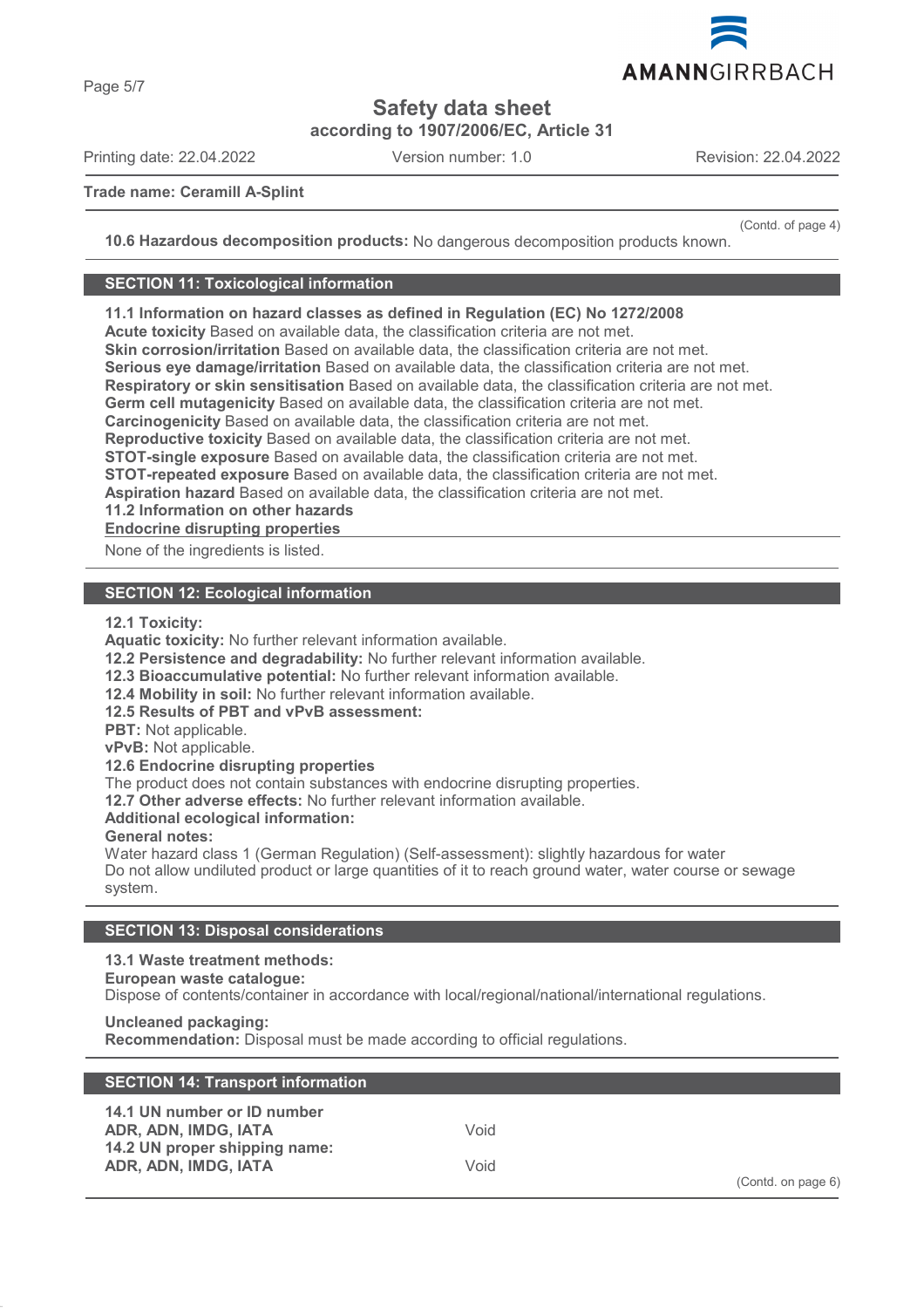AMANNGIRRBACH

**Safety data sheet**

**according to 1907/2006/EC, Article 31**

Printing date: 22.04.2022 Version number: 1.0 Revision: 22.04.2022

**Trade name: Ceramill A-Splint**

|                                                  |                 | (Contd. of page 5) |
|--------------------------------------------------|-----------------|--------------------|
| 14.3 Transport hazard class(es):                 |                 |                    |
| ADR, ADN, IMDG, IATA                             |                 |                    |
| Class:                                           | Void            |                    |
| 14.4 Packing group:                              |                 |                    |
| <b>ADR, IMDG, IATA</b>                           | Void            |                    |
| <b>14.5 Environmental hazards:</b>               |                 |                    |
| <b>Marine pollutant:</b>                         | No.             |                    |
| 14.6 Special precautions for user:               | Not applicable. |                    |
| 14.7 Maritime transport in bulk according to IMO |                 |                    |
| <i>instruments</i>                               | Not applicable. |                    |
| <b>UN "Model Regulation":</b>                    | Void            |                    |
|                                                  |                 |                    |

# **SECTION 15: Regulatory information**

**15.1 Safety, health and environmental regulations/legislation specific for the substance or mixture:** No further relevant information available.

**Directive 2012/18/EU Named dangerous substances - ANNEX I** None of the ingredients is listed. **DIRECTIVE 2011/65/EU on the restriction of the use of certain hazardous substances in electrical and electronic equipment – Annex II** None of the ingredients is listed. **REGULATION (EU) 2019/1148** Annex I - RESTRICTED EXPLOSIVES PRECURSORS (Upper limit value for the purpose of licensing **under Article 5(3))** None of the ingredients is listed. **Annex II - REPORTABLE EXPLOSIVES PRECURSORS**  None of the ingredients is listed. **Regulation (EC) No 273/2004 on drug precursors**  None of the ingredients is listed. Regulation (EC) No 111/2005 laying down rules for the monitoring of trade between the Community **and third countries in drug precursors** None of the ingredients is listed. **15.2 Chemical safety assessment:** A Chemical Safety Assessment has not been carried out.

# **SECTION 16: Other information**

This information is based on our present knowledge. However, this shall not constitute a guarantee for any specific product features and shall not establish a legally valid contractual relationship.

# **Department issuing SDS:**

ADEEGO GmbH Wildsteig 4A D-42113 Wuppertal Tel. +49 (0) 202 2575700 Fax. +49 (0) 202 2575701 Email: mail@adeego.de www.adeego.de

© Copyright by ADEEGO GmbH **Contact:** Dr. Axel Deeg **Abbreviations and acronyms:** ADR: Accord relatif au transport international des marchandises dangereuses par route (European Agreement Concerning the International Carriage of Dangerous Goods by Road)

IMDG: International Maritime Code for Dangerous Goods

(Contd. on page 7)

Page 6/7